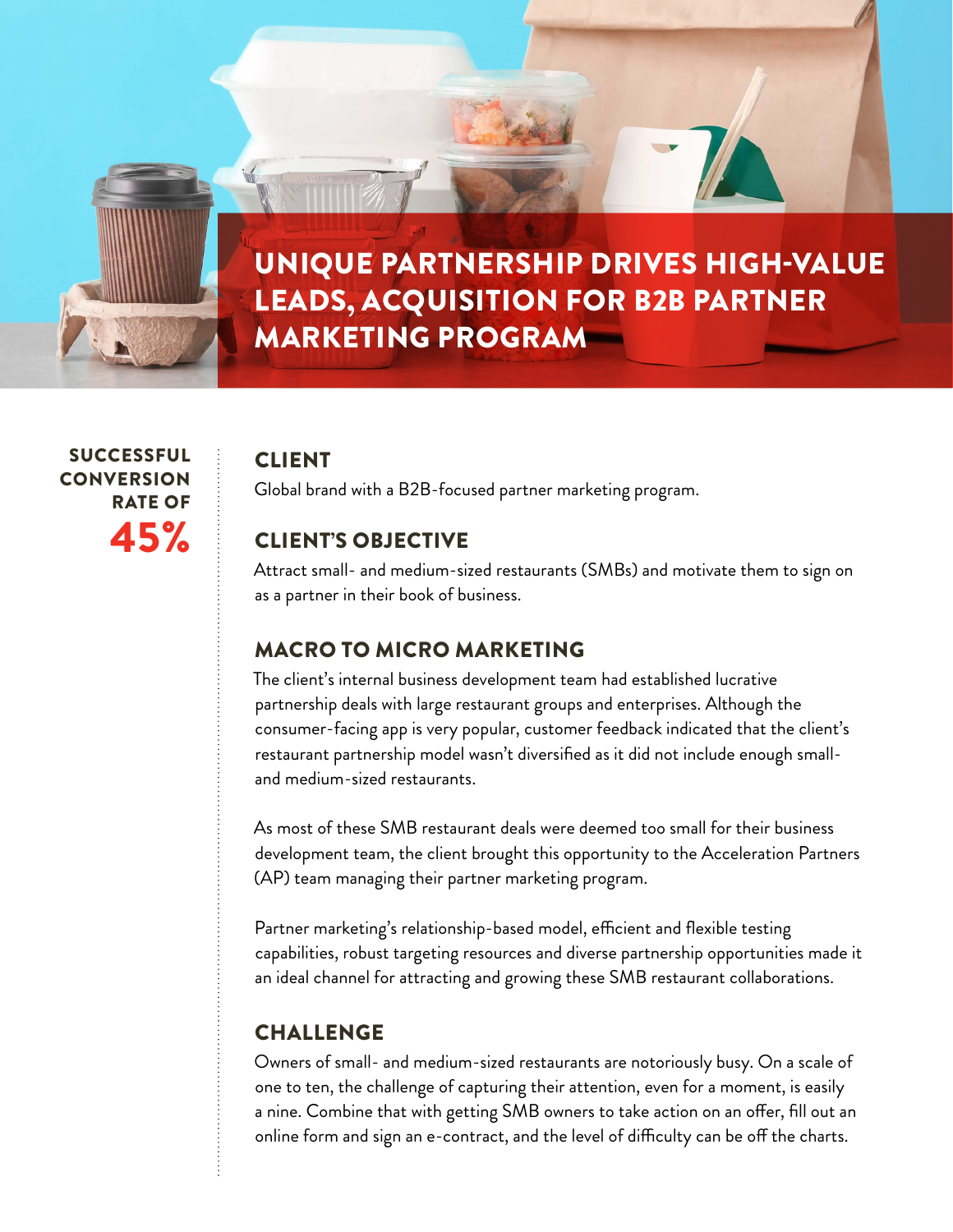When the AP partner marketing team was first tasked by the client to do just that, they knew finding the right marketing partners would take patience, experimentation and out-of-the-box problem-solving.

Fortunately, the client understood this as well and worked with their AP team to set realistic expectations.

One of the first steps the AP partner marketing team took was to put their heads together with AP's publisher development team and evaluate which partners had the unique potential to deliver on the client's primary objectives:

- High-value leads (via online form sign-up)
- Acquisition (signing e-contract to become part of the client's SMB restaurant platform).

After testing a variety of unique, innovative partnerships, creative, commissioning structures and offers – all with lackluster results — the team went back to the client with their initial findings and learnings on what could be done to improve outcomes.

# SOLUTIONS

The Acceleration Partners team recommended that the client test a new type of partnership with Valpak, a high-value partner recommended by AP's publisher development team.

Valpak's unique direct mail business model, tangible product offering, advanced targeting capabilities and impressive track record made them an appealing partner. What's more is that Valpak was very open to working with AP's client to run a collaborative test campaign.

In addition, the team suggested that the client provide an exclusive, limitedtime only offer to select third-party marketing partners in their program, something that hadn't been done up to this point.

#### IMPLEMENTATION

The client's internal team had already been contemplating the idea of offering their third-party marketing partners an exclusive offer and had decided to move forward with that recommendation around the same time as the Valpak solution was presented.

The client was enthusiastic about testing a campaign with this new partner and incorporating their exclusive offer in the direct mail piece that would go out